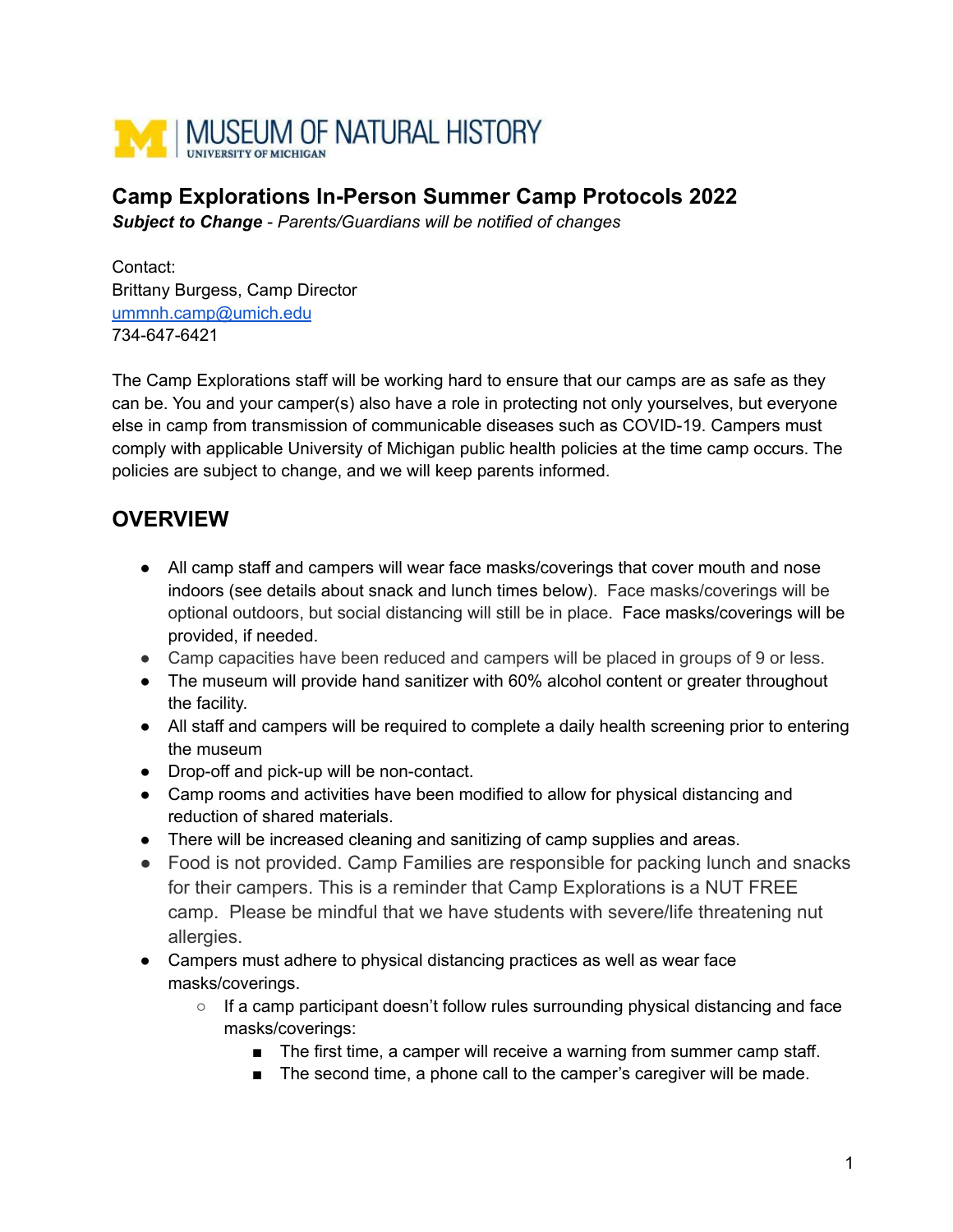■ Camp Explorations reserves the right to remove a camper from the summer camp program in the event they do not adhere to physical distancing and face mask/covering requirements. No refunds will be given if a camper is removed from camp for not following the physical distancing and face mask policies.

# **CAMP OPERATIONS**

### **Camp Activities**

- Activities will be modified to limit contact or close proximity of campers to each other.
- Sinks are located in each classroom space for hand washing.
- Activities will take place outdoors as much as possible as well as lunch and snack times.
- Campers will physically distance during the camp day to the extent possible
- Capacity is reduced in classrooms to maintain 3-foot distancing.

### **Lunch & Snack**

- Lunch and snack will take place outside on the North side of the building.
- Each camper will clean hands with hand sanitizer before eating, after eating and before playing games.
- Campers are encouraged to bring a reusable water bottle.
- In the event of rain, lunch or snack will be in their classroom.
- Masks/face coverings may be removed only while actively eating or drinking.

# **DROP OFF AND PICK UP**

### **Drop Off and Pick Up**

- Contact-free drop off and pick up
	- Located at the Museum's School and Group Entrance located on Washtenaw Ave. There is a curb cut where you can pull in and drop off your child.
	- Families will receive an email from the Summer Camp Staff the week prior to camp containing information needed for the week of camp.
		- In the event that you have questions about your child's week of camp, please email the Summer Camp Staff at [ummnh.camp@umich.edu](mailto:ummnh.camp@umich.edu)
	- Please stay in the car during drop off and pick up.
		- For drop off summer camp staff will come to your vehicle to check in your child
		- For pick up, summer camp staff will come to your vehicle to check your ID and then bring your child to your car.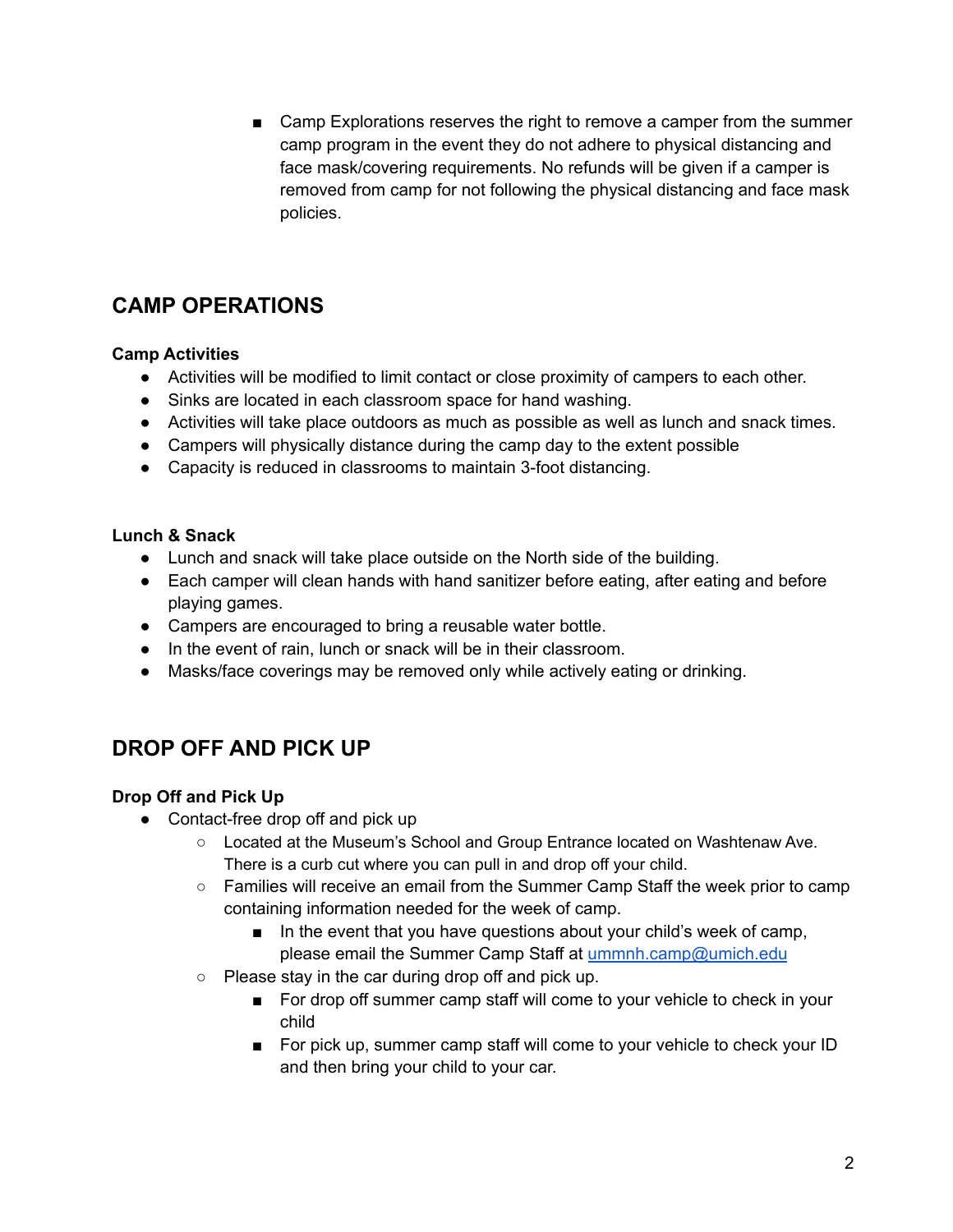● Hand sanitizer will be provided and applied by campers and staff when entering the building

## **Camper Health Assessment**

Campers must ensure they are in good health when onsite. They must complete this daily health assessment before coming to camp each day. More instructions will be provided before the start of camp.

- 1. Do you have symptoms of:
	- a. Fever (over 100.4 F or 38 C) or feeling feverish
	- b. New shortness of breath
	- c. New cough
- 2. Do you have two of any of these symptoms:
	- a. Chills
	- b. Muscle Aches
	- c. New sore throat
	- d. New loss of sense of smell or sense of taste
	- e. New headache
- 3. Are you currently required to isolate due to a positive COVID-19 test, or to quarantine following close contact with someone with COVID-19?
- 4. Have you returned from international travel within the past 7 days? *If you are fully vaccinated (i.e., you completed the vaccination series at least 2 weeks ago), answer No unless you have been told by public health officials that you must quarantine.*

If the answer to each of these questions is "No", the camper may come to camp. If the answer to any of the questions above is "Yes", the family must immediately notify the Summer Camp Director and wait for additional information.

# **ILLNESS PREVENTION**

### **Personal Hygiene Guidelines and Actions**

Camp Explorations recommends that all camp families adopt regular personal hygiene strategies, including but not limited to:

- Wash your hands regularly with soap and water.
- Wash for at least 20 seconds, and ensure all areas of the hands, fingers, and wrists are covered with soap.
- Use hand sanitizer periodically when hand washing with soap and water is not possible.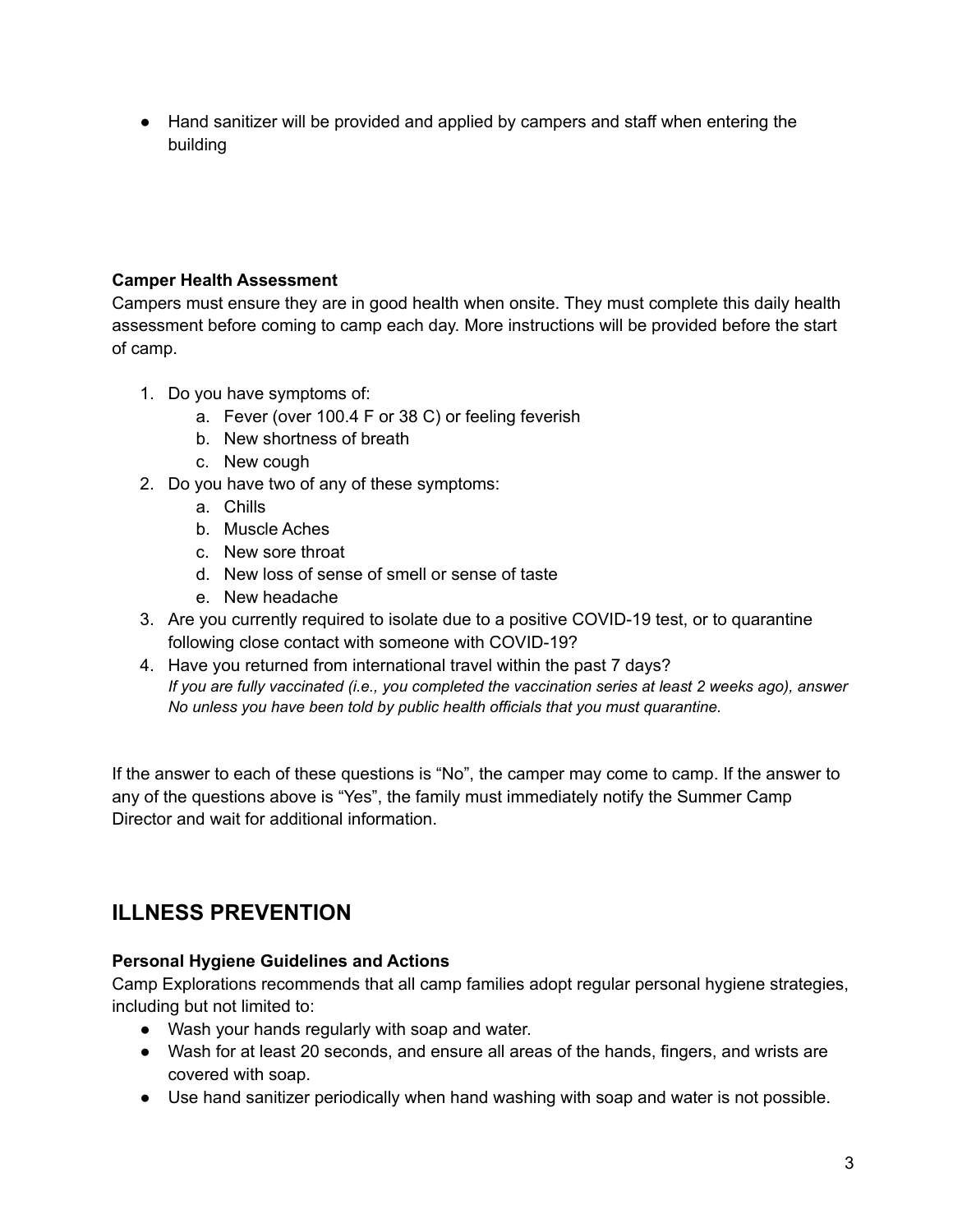- Campers should refrain from touching their face.
- Refrain from shaking hands with or touching others.
- Cover coughs and sneezes with tissues or the corner of your elbow not hands.
- Dispose of soiled tissues immediately after use in appropriate containers.

#### **Symptoms and Illness**

Common symptoms of COVID-19 have been identified as including the below. Symptoms may appear 2 to 14 days after exposure:

- Cough
- Shortness of breath/difficulty breathing
- Loss of smell or taste
- Fever or chills
- Muscle aches (not due to vigorous exercising or weightlifting)
- Headache
- Sore throat
- Congestion or runny nose
- Fatigue
- Other symptoms could include: nausea, vomiting, diarrhea

### **Social Distancing Guidelines and Actions**

Camp Explorations will require that campers practice social distancing whenever safely possible. Social distancing includes maintaining at least 3-feet of space between yourself and others, and limiting contact to others as much as possible.

Camp Explorations defines social distancing as more than just 3-feet of space. Social distancing also means avoiding contact with high numbers of people. Reducing contact to as few people as possible is an important part of social distancing.

Camp Explorations will require that campers adhere to the following social distancing guidelines:

- 3-feet spacing between you and others.
- Avoid physical touching of others (handshakes, fist bumps, etc.).
- Refrain from gathering close to others.

## **ILL OR SYMPTOMATIC CAMPERS**

#### **Response Plan for Probable Case(s) for Campers**

- Campers should report all illnesses or symptoms immediately to Camp Staff.
- Campers who report illness symptoms will be asked to leave camp immediately and caregivers will be required to pick-up their child within one hour.
	- $\circ$  Campers will wait in an isolated area with a Camp Staff member, until their caregiver arrives to pick them up.